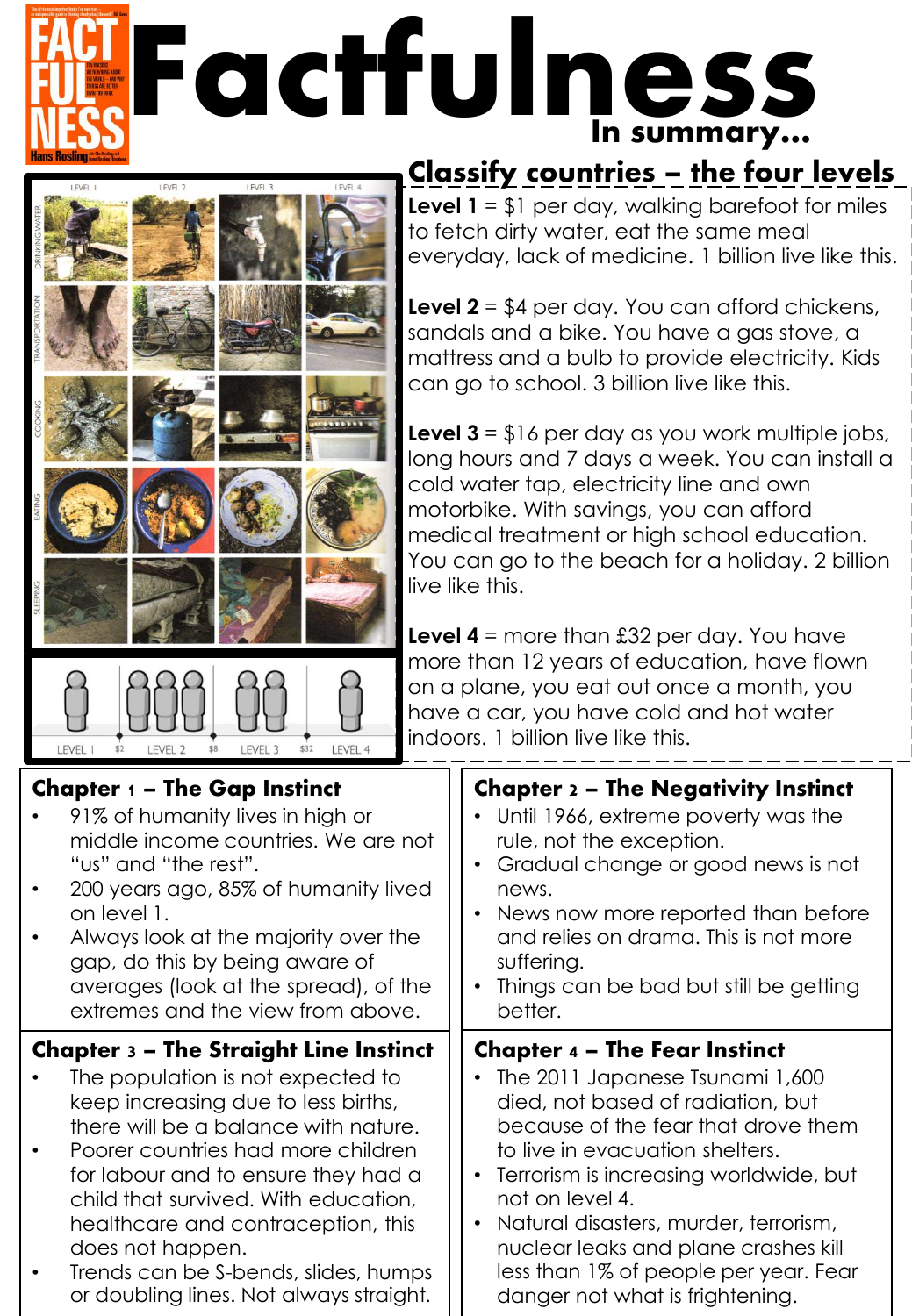## **EFactfulness** In summary…

| <b>Chapter 5 – The Size Instinct</b>                                                                                                                                                                                                                                                                                                                                                                                       | <b>Chapter 6 - The Generalisation Instinct</b>                                                                                                                                                                                                                                                                                                                                                                                            |
|----------------------------------------------------------------------------------------------------------------------------------------------------------------------------------------------------------------------------------------------------------------------------------------------------------------------------------------------------------------------------------------------------------------------------|-------------------------------------------------------------------------------------------------------------------------------------------------------------------------------------------------------------------------------------------------------------------------------------------------------------------------------------------------------------------------------------------------------------------------------------------|
| Improving healthcare on L1 comes<br>from preventative measures outside<br>the hospital including education,<br>training nurses and immunisations.                                                                                                                                                                                                                                                                          | Simple categories can be misleading -<br>look for differences/similarities within<br>and across groups, beware of the<br>exception, what is the "majority" - 60                                                                                                                                                                                                                                                                           |
| The world's PIN code is 1-1-1-4 (Asia)/<br>$\bullet$<br>By 2100, it will be 1-1-4-5 (Africa and<br>Asia).                                                                                                                                                                                                                                                                                                                  | vs 90%?<br><b>DollarStreet.org</b> – imagining all houses<br>across the world lined up by income.                                                                                                                                                                                                                                                                                                                                         |
| Don't look at lonely number, compare<br>across history, by region, what is it per<br>person?                                                                                                                                                                                                                                                                                                                               | 'Africa's Problem's' is to general -<br>Somalia, Ghana and Tunisia are all at<br>different stages.                                                                                                                                                                                                                                                                                                                                        |
| <b>Chapter 7 - The Destiny Instinct</b>                                                                                                                                                                                                                                                                                                                                                                                    | <b>Chapter 8 - The Single Perspective Instinct</b>                                                                                                                                                                                                                                                                                                                                                                                        |
| Africa is lagging on average, but some<br>places including Tunisia, Algeria,<br>Morocco, Libya and Egypt are not.<br>In 60 years, most African countries<br>have gone from colonies to<br>independent states.<br>Religion and more children is not a link<br>- economic and social progress is the<br>link.<br>Slow change is not no change! 3BC<br>$\bullet$<br>first national park now 15% of the earth<br>is protected. | experts are only experts in their field<br>Activists often unintentionally<br>exaggerate issues to see change<br>e.g. women's education. Making<br>people care, they forget about the<br>progress.<br>Need to understand with numbers but<br>not just be numbers e.g. shoe story.<br>US spends twice as much per capita<br>on health than over L4 countries but 39<br>countries have higher life<br>expectancies due to the privatisation |
| <b>Chapter 9 - The Blame Instinct</b>                                                                                                                                                                                                                                                                                                                                                                                      | of the industry and the poor cannot<br>get the help they need.                                                                                                                                                                                                                                                                                                                                                                            |
| To solve most of the worlds problems<br>look beyond a guilty individual and<br>to the system                                                                                                                                                                                                                                                                                                                               | There is no single indicator that can<br>measure a nations progress.                                                                                                                                                                                                                                                                                                                                                                      |
| 2015 Syrian crisis Geneva Convention<br>allowed day asylum entitled refugees<br>to asylum but European immigration<br>policies prevented this.<br>Canada's per capita CO2 is twice as                                                                                                                                                                                                                                      | <b>Chapter 10 - The Urgency Instinct</b><br>800 million still live in poverty.<br>Be aware of predictions showing worst<br>case scenarios (look at multiple                                                                                                                                                                                                                                                                               |
| high as China's and eight times as                                                                                                                                                                                                                                                                                                                                                                                         | predictions).                                                                                                                                                                                                                                                                                                                                                                                                                             |
| high as India's. Everyone deserves to<br><u>live like L4.</u>                                                                                                                                                                                                                                                                                                                                                              | 5 risks to worry about: global<br>pandemic, financial collapse, world                                                                                                                                                                                                                                                                                                                                                                     |
| <b>Chapter 11 - In Practice</b>                                                                                                                                                                                                                                                                                                                                                                                            | war, CC, extreme poverty.<br>Be less stressed by imaginary problems                                                                                                                                                                                                                                                                                                                                                                       |
| 1. Look for the majority.<br>2. Expect bad news.<br>3. Lines might bend.                                                                                                                                                                                                                                                                                                                                                   | of an over dramatic world and more<br>alert to real problems and their<br>solutions.                                                                                                                                                                                                                                                                                                                                                      |
| 4. Calculate the risks<br>Get thigs in proportion.<br>5.                                                                                                                                                                                                                                                                                                                                                                   |                                                                                                                                                                                                                                                                                                                                                                                                                                           |
| Question your categorises.<br>6.<br>Slow change is still change.<br>7.                                                                                                                                                                                                                                                                                                                                                     |                                                                                                                                                                                                                                                                                                                                                                                                                                           |
| 8. Resist pointing the finger.                                                                                                                                                                                                                                                                                                                                                                                             |                                                                                                                                                                                                                                                                                                                                                                                                                                           |